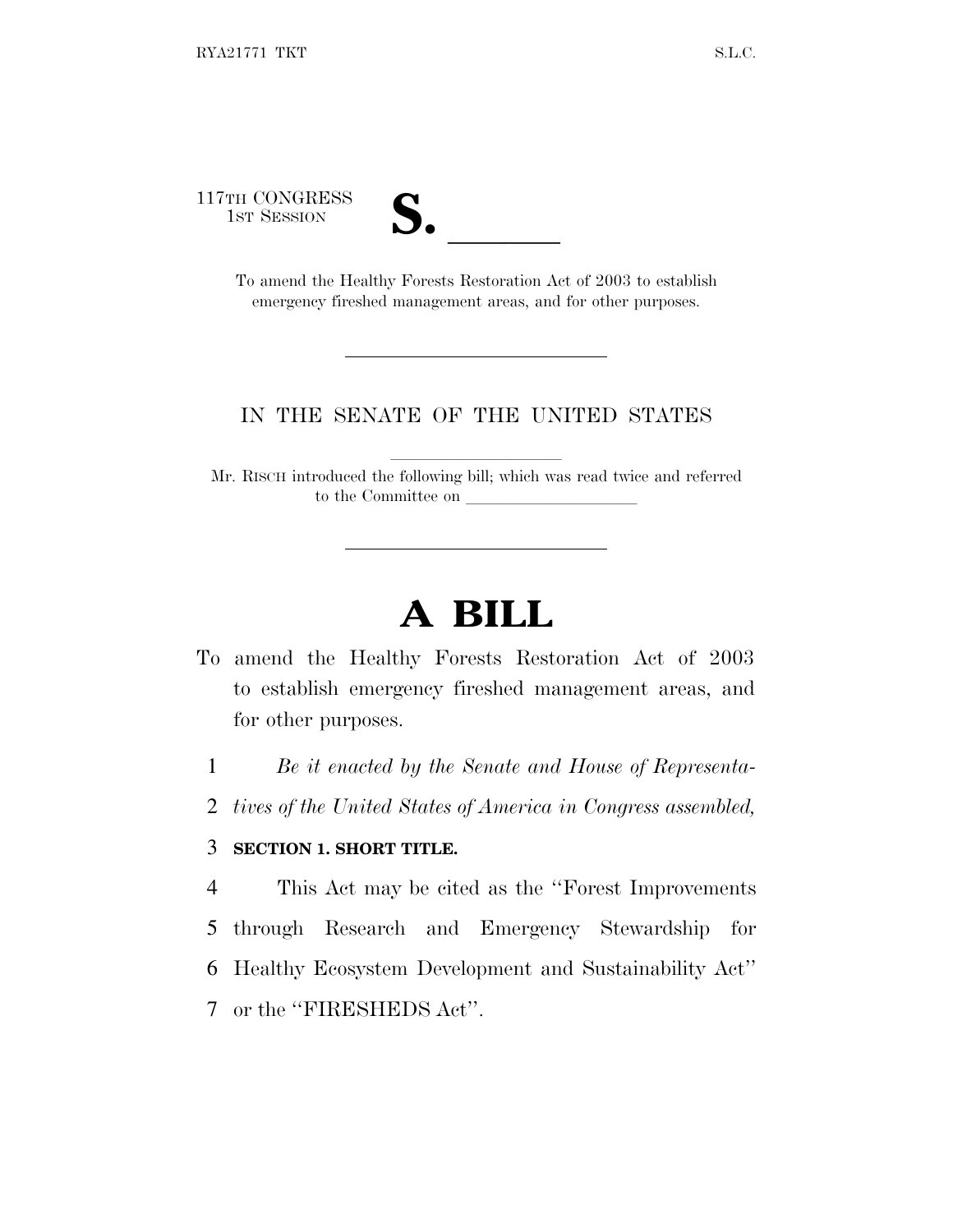$\mathfrak{D}$ 

### **SEC. 2. EMERGENCY FIRESHED MANAGEMENT.**

 Title VI of the Healthy Forests Restoration Act of 2003 (16 U.S.C. 6591 et seq.) is amended by adding at the end the following:

## **''SEC. 607. EMERGENCY FIRESHED MANAGEMENT.**

''(a) DEFINITIONS.—In this section:

7 "(1) COLLABORATIVE PROCESS.—The term 'collaborative process' means a process relating to the management of National Forest System land or public land by which a project or forest management activity is developed and implemented by the Sec- retary through collaboration with interested persons, 13 as described in section  $603(b)(1)(C)$ .

14 ''(2) FIRESHED.—The term 'fireshed' means a landscape-scale area that faces a similar wildfire threat where a response strategy could influence the wildfire outcome.

 ''(3) FOREST PLAN.—The term 'forest plan' means—

 $\langle (A)$  a land use plan prepared by the Sec- retary of the Interior, acting through the Direc- tor of the Bureau of Land Management, for public land under section 202 of the Federal Land Policy and Management Act of 1976 (43 U.S.C. 1712); or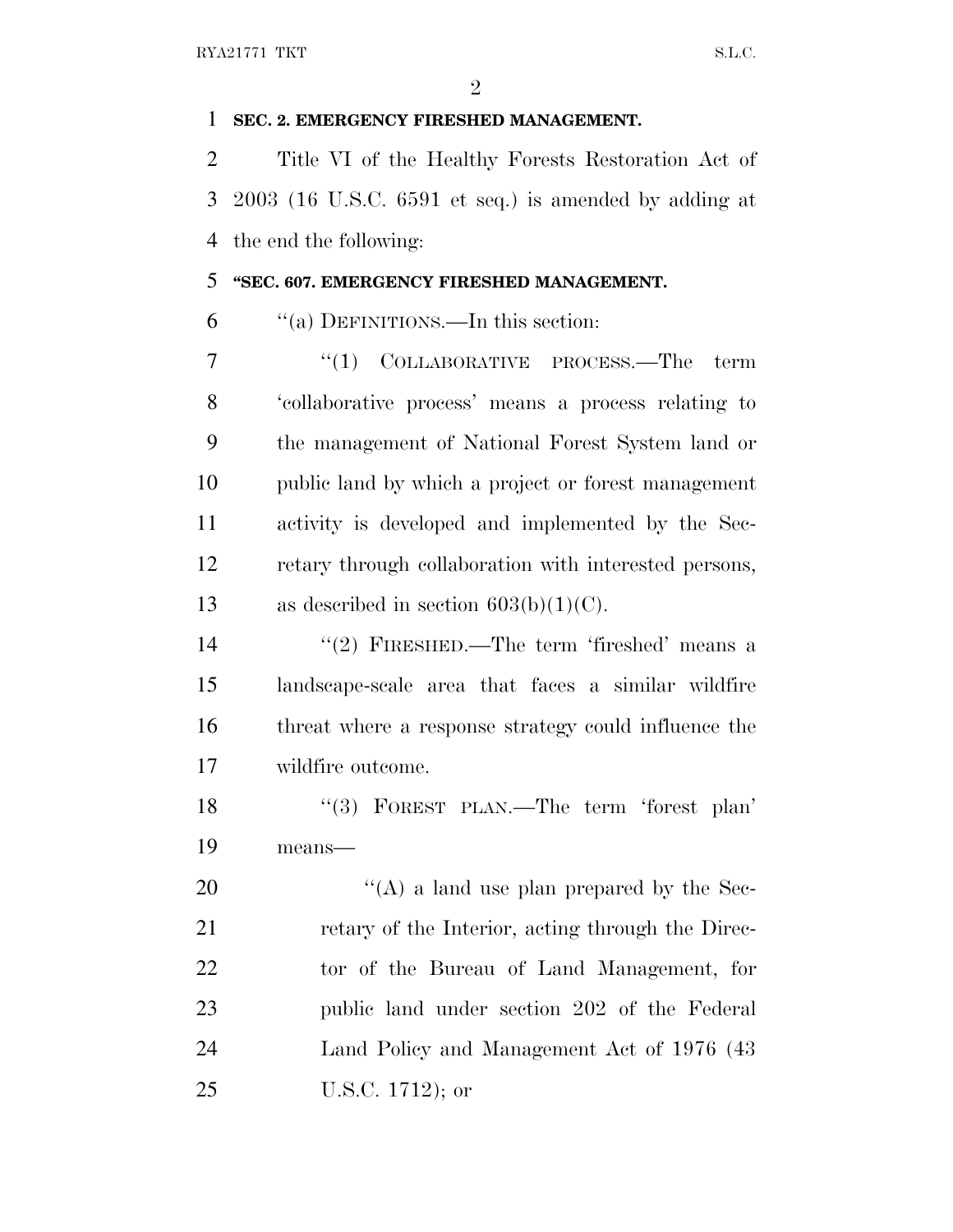$\text{RYA21771 TKT}$  S.L.C.

| $\mathbf{1}$   | $\lq\lq$ (B) a land and resource management          |
|----------------|------------------------------------------------------|
| $\overline{2}$ | plan prepared by the Secretary of Agriculture,       |
| 3              | acting through the Chief of the Forest Service,      |
| $\overline{4}$ | for a unit of the National Forest System pursu-      |
| 5              | ant to section 6 of the Forest and Rangeland         |
| 6              | Renewable Resources Planning Act of 1974 (16)        |
| 7              | U.S.C. 1604).                                        |
| 8              | "(4) HAZARDOUS FUELS MANAGEMENT.—The                 |
| 9              | term 'hazardous fuels management' means any vege-    |
| 10             | tation management activity that reduces the risk of  |
| 11             | wildfire, including mechanical treatments and live-  |
| 12             | stock grazing.                                       |
| 13             | "(5) NATIONAL FOREST SYSTEM.—The term                |
| 14             | 'National Forest System' means national forest       |
| 15             | lands reserved or withdrawn from the public domain   |
| 16             | of the United States described in section $11(a)$ of |
| 17             | the Forest and Rangeland Renewable Resources         |
| 18             | Planning Act of 1974 (16 U.S.C. 1609(a)).            |
| 19             | $\lq\lq(6)$ PUBLIC LAND.—                            |
| 20             | "(A) IN GENERAL.—The term 'public land'              |
| 21             | has the meaning given the term 'public lands'        |
| 22             | in section 103 of the Federal Land Policy and        |
| 23             | Management Act of 1976 (43 U.S.C. 1702).             |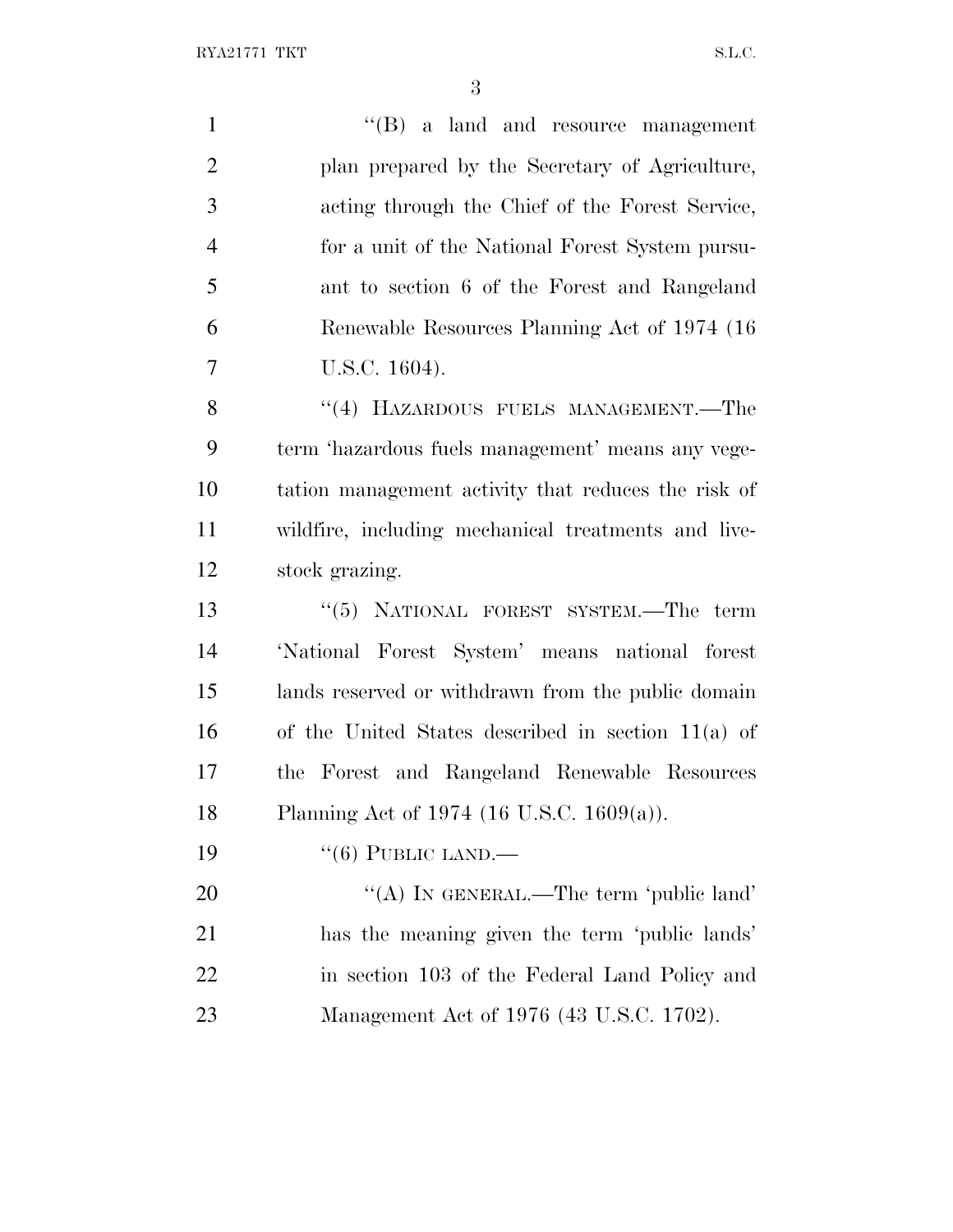| $\mathbf{1}$   | "(B) INCLUSIONS.—The term 'public land'            |
|----------------|----------------------------------------------------|
| $\overline{2}$ | includes Coos Bay Wagon Road Grant land and        |
| 3              | Oregon and California Railroad Grant land.         |
| $\overline{4}$ | "(7) RESOURCE ADVISORY COMMITTEE.—The              |
| 5              | term 'resource advisory committee' has the meaning |
| 6              | given the term in section 201 of the Secure Rural  |
| 7              | Schools and Community Self-Determination Act of    |
| 8              | 2000 (16 U.S.C. 7121).                             |
| 9              | $``(8)$ SECRETARY.—The term 'Secretary'            |
| 10             | means-                                             |
| 11             | $\lq\lq$ the Secretary of the Interior, with re-   |
| 12             | spect to public land; and                          |
| 13             | "(B) the Secretary of Agriculture, with re-        |
| 14             | spect to National Forest System land.              |
| 15             | "(9) SECTION 101 TERMS.—The terms 'at-risk         |
| 16             | community', 'community wildfire protection plan',  |
| 17             | and 'wildland-urban interface' have the meanings   |
| 18             | given those terms in section 101.                  |
| 19             | "(b) ESTABLISHMENT OF FIRESHED MANAGEMENT          |
| 20             | AREAS.—                                            |
| 21             | $``(1)$ IN GENERAL.—                               |
| 22             | "(A) JOINT AGREEMENTS.—Not later than              |
| 23             | 90 days after receiving a request from a Gov-      |
| 24             | ernor of a State, the Secretary shall enter into   |
| 25             | an agreement with that Governor to jointly—        |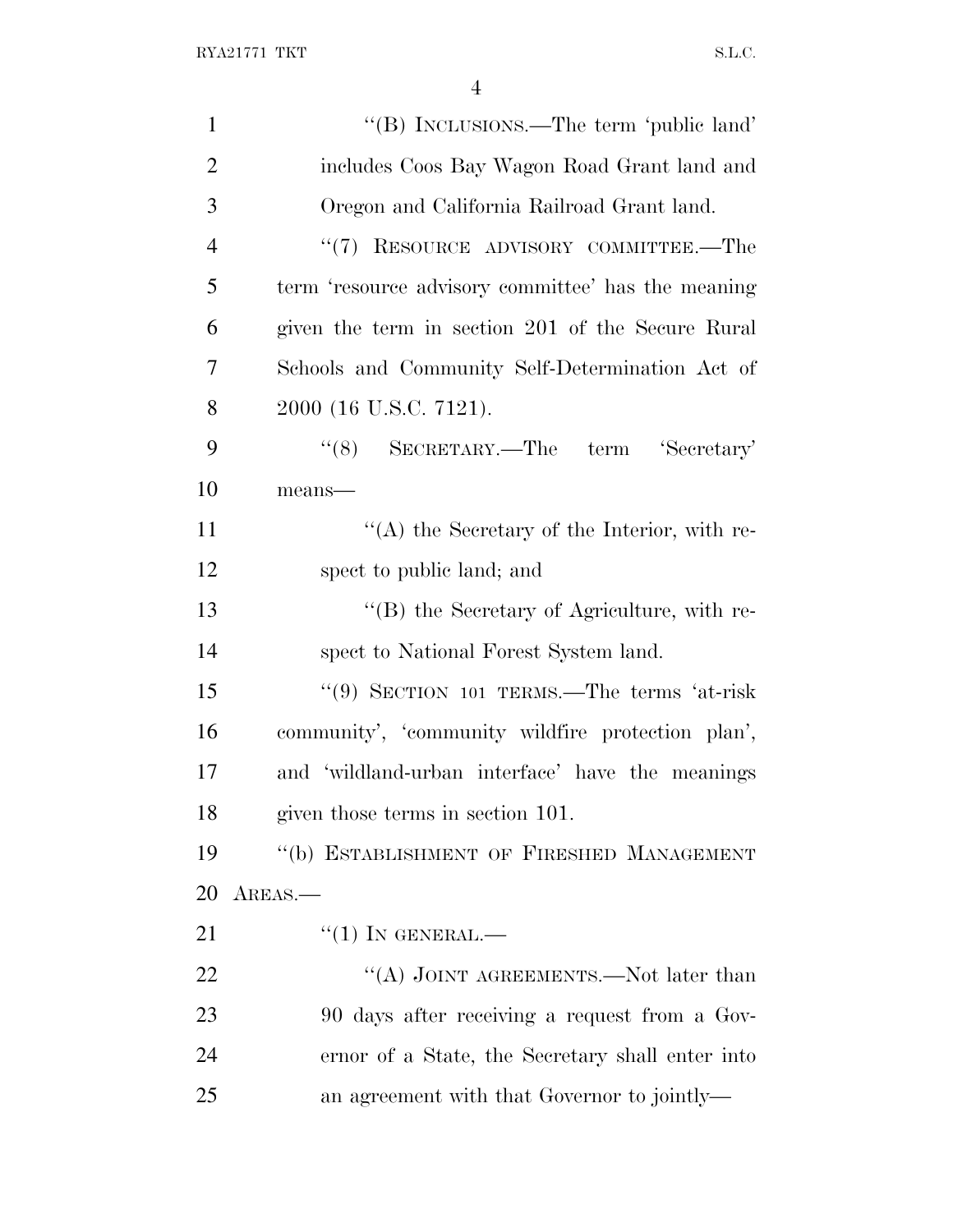$\text{RYA21771 TKT}$  S.L.C.

| $\mathbf{1}$   | "(i) designate 1 or more fireshed                |
|----------------|--------------------------------------------------|
| $\overline{2}$ | management areas within that State; and          |
| 3              | "(ii) conduct fireshed management                |
| $\overline{4}$ | projects in accordance with subsection (d)       |
| 5              | in those fireshed management areas.              |
| 6              | "(B) ADDITIONAL FIRESHED MANAGE-                 |
| $\overline{7}$ | MENT AREAS.—With respect to an agreement         |
| 8              | with a Governor of a State under subparagraph    |
| 9              | $(A)$ , the Secretary, if requested by that Gov- |
| 10             | ernor, may-                                      |
| 11             | "(i) designate additional fireshed               |
| 12             | management areas under that agreement;           |
| 13             | and                                              |
| 14             | "(ii) update that agreement to ad-               |
| 15             | dress new wildfire threats.                      |
| 16             | "(C) SHARED STEWARDSHIP.- A pre-                 |
| 17             | viously signed stewardship agreement between a   |
| 18             | Governor of a State and the Secretary (or an     |
| 19             | update or successor agreement to such a stew-    |
| 20             | ardship agreement) may be treated as an agree-   |
| 21             | ment under subparagraph (A) if that Governor     |
| 22             | approves that treatment.                         |
| 23             | "(2) DESIGNATION OF FIRESHED MANAGEMENT          |
| 24             | AREAS.                                           |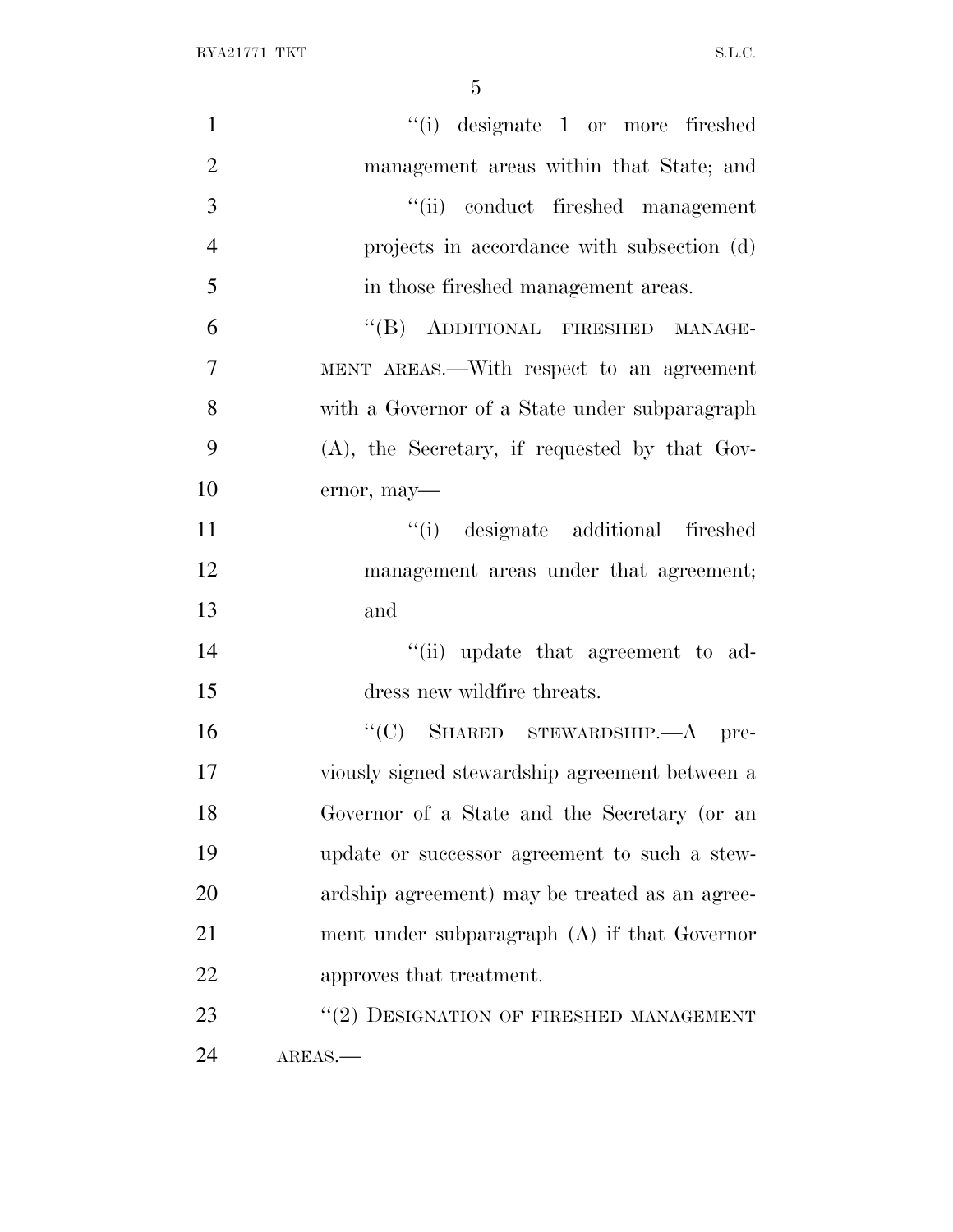| $\mathbf{1}$   | "(A) IN GENERAL.—A fireshed manage-             |
|----------------|-------------------------------------------------|
| $\overline{2}$ | ment area designated under an agreement         |
| 3              | under paragraph $(1)$ —                         |
| $\overline{4}$ | "(i) shall be—                                  |
| 5              | $\lq\lq$ (I) a landscape-scale area; and        |
| 6              | "(II) identified on the date of                 |
| 7              | that designation as a fireshed ranked           |
| 8              | in the top 10 percent of wildfire expo-         |
| 9              | sure, as determined by the most re-             |
| 10             | cently published models of fireshed             |
| 11             | risk exposure published by the Sec-             |
| 12             | retary of Agriculture, acting through           |
| 13             | the Chief of the Forest Service;                |
| 14             | "(ii) may not overlap with any other            |
| 15             | fireshed management area; and                   |
| 16             | "(iii) may contain Federal and non-             |
| 17             | Federal land.                                   |
| 18             | "(B) APPLICABILITY OF NEPA.—The des-            |
| 19             | ignation of a fireshed management area under    |
| 20             | an agreement under paragraph (1) shall not be   |
| 21             | subject to the requirements of the National En- |
| 22             | vironmental Policy Act of 1969 (42 U.S.C.       |
| 23             | $4321$ et seq.).                                |
| 24             | $``(c)$ STEWARDSHIP AND FIRESHED ASSESSMENTS.—  |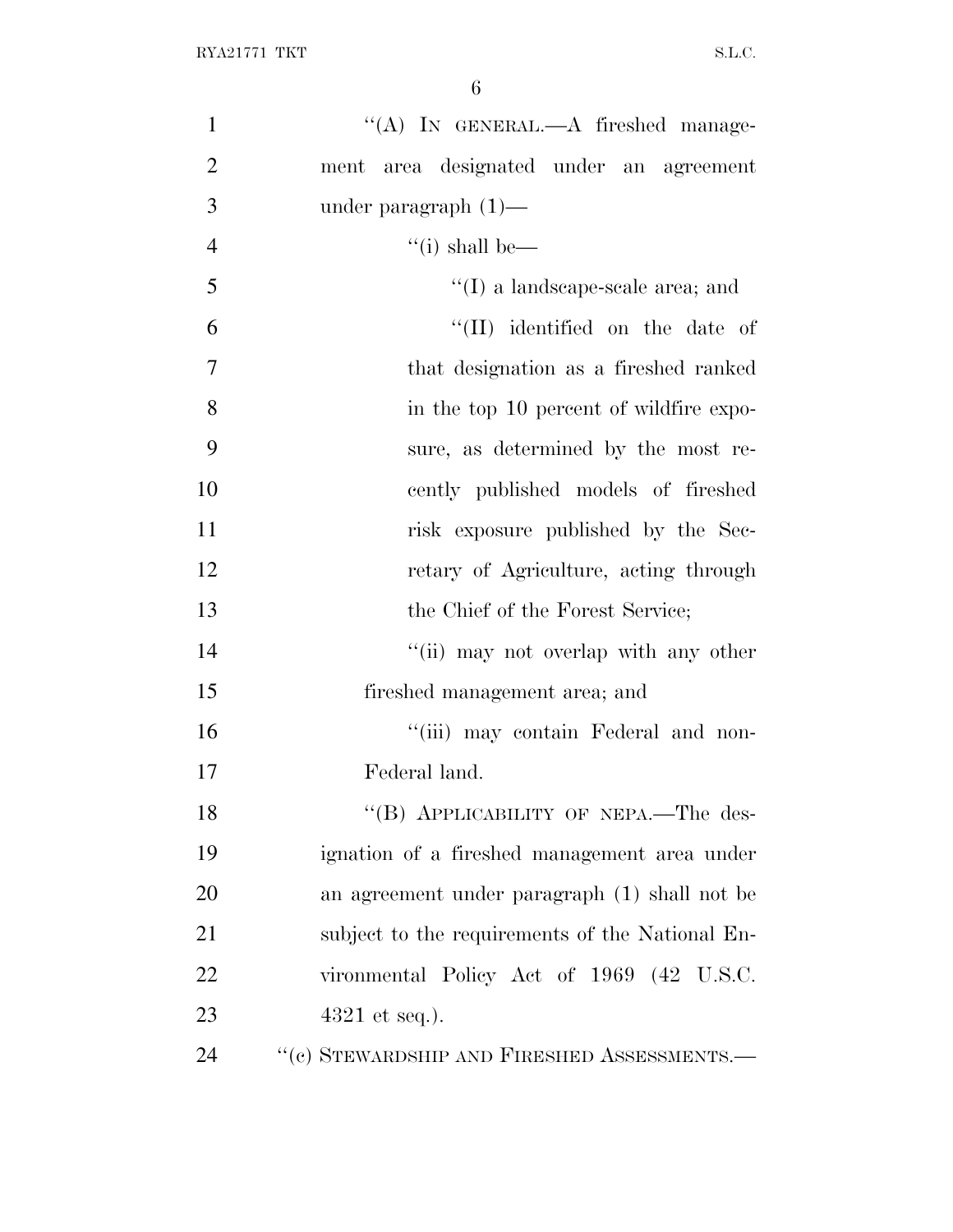| $\mathbf{1}$   | "(1) IN GENERAL.—Not later than $90$ days             |
|----------------|-------------------------------------------------------|
| $\overline{2}$ | after entering into an agreement with a Governor of   |
| 3              | a State under subsection $(b)(1)$ , the Secretary and |
| $\overline{4}$ | that Governor shall, with respect to the fireshed     |
| 5              | management areas designated under that agreement,     |
| 6              | jointly conduct a stewardship and fireshed assess-    |
| 7              | ment that—                                            |
| 8              | $\lq\lq$ identifies —                                 |
| 9              | "(i) using the best available data,                   |
| 10             | wildfire exposure risks within each of those          |
| 11             | fireshed management areas, including sce-             |
| 12             | nario planning and wildfire hazard map-               |
| 13             | ping and models; and                                  |
| 14             | "(ii) each at-risk community within                   |
| 15             | each fireshed management area;                        |
| 16             | "(B) identifies potential fireshed manage-            |
| 17             | ment projects to be carried out in those fireshed     |
| 18             | management areas, giving priority—                    |
| 19             | "(i) primarily, to projects with the                  |
| 20             | purpose of reducing threats to public                 |
| 21             | health and safety from catastrophic wild-             |
| 22             | fire; and                                             |
| 23             | "(ii) secondarily, to projects with the               |
| 24             | purpose of-                                           |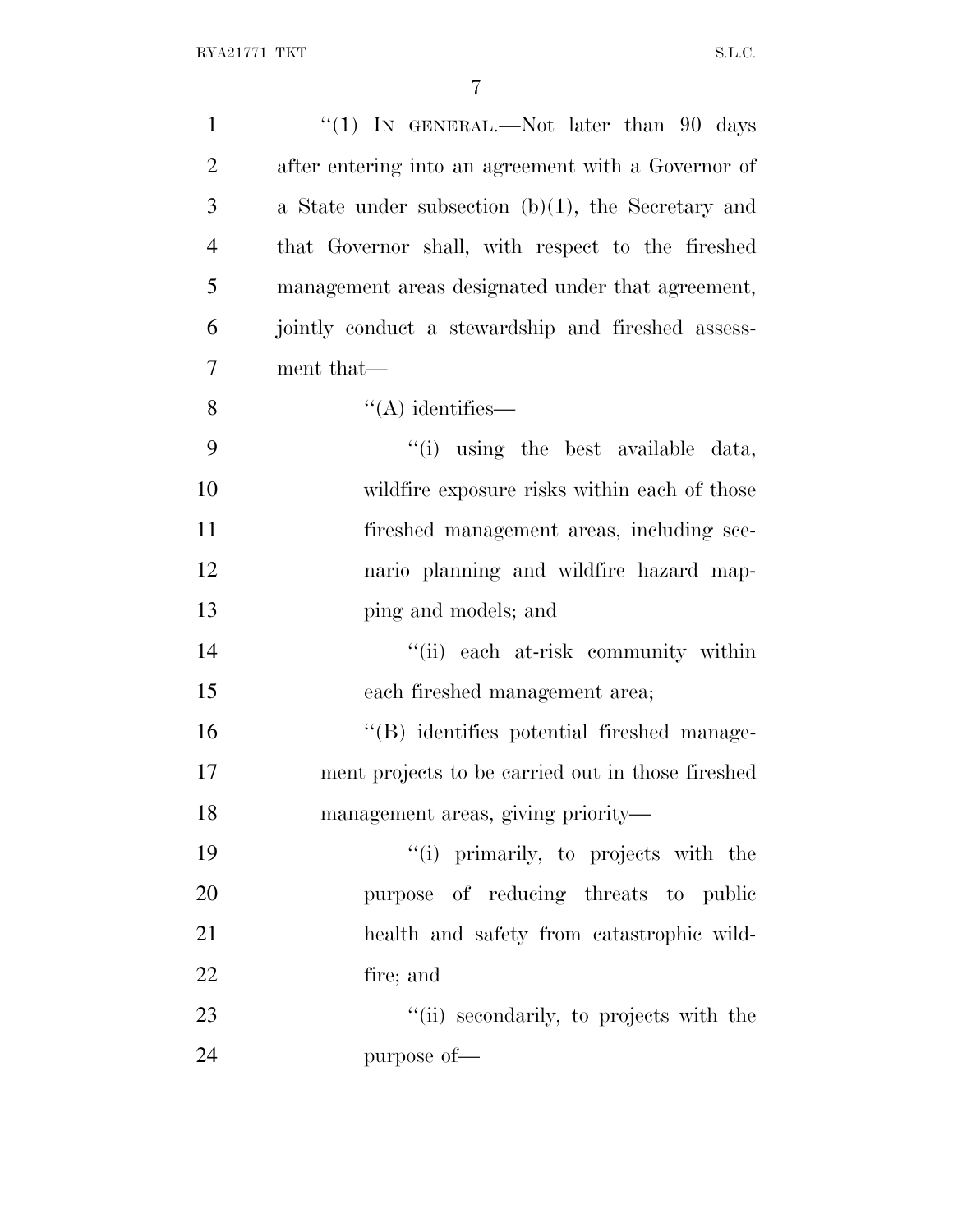| $\mathbf{1}$   | $\lq\lq$ (I) protecting critical infrastruc-  |
|----------------|-----------------------------------------------|
| $\overline{2}$ | ture;                                         |
| 3              | "(II) protecting wildlife habitats;           |
| $\overline{4}$ | "(III) protecting watersheds or               |
| 5              | improving water yield; or                     |
| 6              | $``(IV)$ any combination of pur-              |
| $\overline{7}$ | poses described in subclauses<br>(I)          |
| 8              | through $(III);$                              |
| 9              | $\lq\lq$ (C) includes—                        |
| 10             | "(i) a strategy for reducing the threat       |
| 11             | of wildfire to at-risk communities in the     |
| 12             | wildland-urban interface;                     |
| 13             | "(ii) recommended fireshed manage-            |
| 14             | ment project size limitations based on the    |
| 15             | best available data;                          |
| 16             | "(iii) a timeline for the implementa-         |
| 17             | tion of fireshed management projects; and     |
| 18             | "(iv) long-term benchmark goals for           |
| 19             | the completion of fireshed management         |
| 20             | projects in the highest wildfire exposure     |
| 21             | areas; and                                    |
| 22             | "(D) shall be regularly updated based on      |
| 23             | the best available data, as determined by the |
| 24             | Secretary.                                    |
| 25             | $``(2)$ INFORMATION IMPROVEMENT.—             |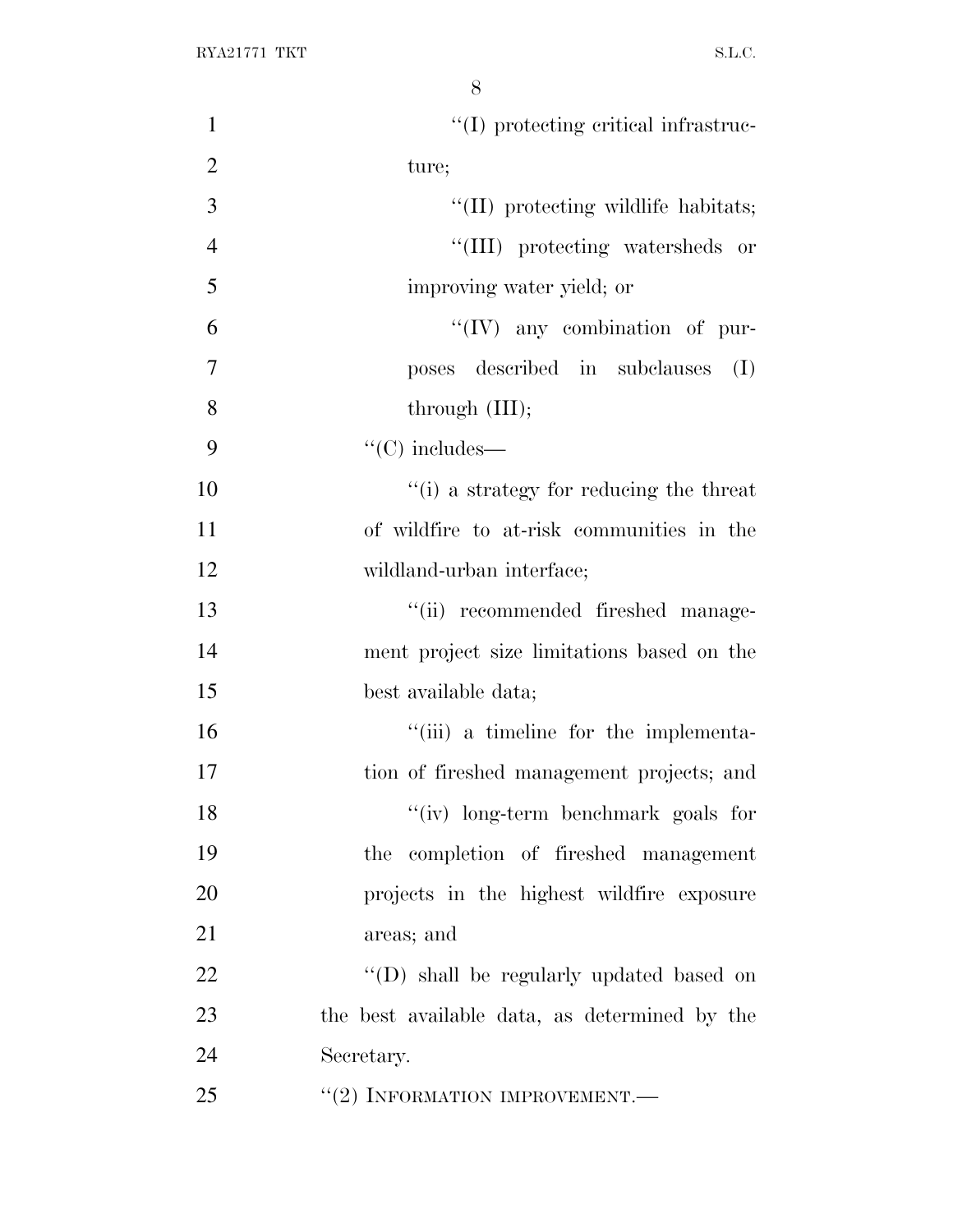| $\mathbf{1}$   | "(A) MEMORANDA OF UNDERSTANDING.—                 |
|----------------|---------------------------------------------------|
| $\overline{2}$ | In carrying out a stewardship and fireshed as-    |
| 3              | sessment under this subsection, the Secretary     |
| $\overline{4}$ | may enter into memoranda of understanding         |
| 5              | with other Federal agencies or departments,       |
| 6              | States, private entities, or research or edu-     |
| 7              | cational institutions to improve, with respect to |
| 8              | that assessment, the use and integration of—      |
| 9              | "(i) advanced remote sensing and                  |
| 10             | geospatial technologies;                          |
| 11             | "(ii) statistical modeling and analysis;          |
| 12             | <b>or</b>                                         |
| 13             | "(iii) any other technology the Sec-              |
| 14             | retary determines will benefit the quality of     |
| 15             | information of that assessment.                   |
| 16             | "(B) STATE INFORMATION.—To the max-               |
| 17             | imum extent practicable, the Secretary shall in-  |
| 18             | corporate data from State forest action plans,    |
| 19             | State wildfire risk assessments, and other State  |
| 20             | sources in conducting an assessment under         |
| 21             | $\frac{1}{2}$ paragraph (1).                      |
| 22             | "(d) FIRESHED MANAGEMENT PROJECTS.-               |
| 23             | "(1) IN GENERAL.—The Secretary shall carry        |
| 24             | out fireshed management projects in fireshed man- |
| 25             | agement areas designated under an agreement under |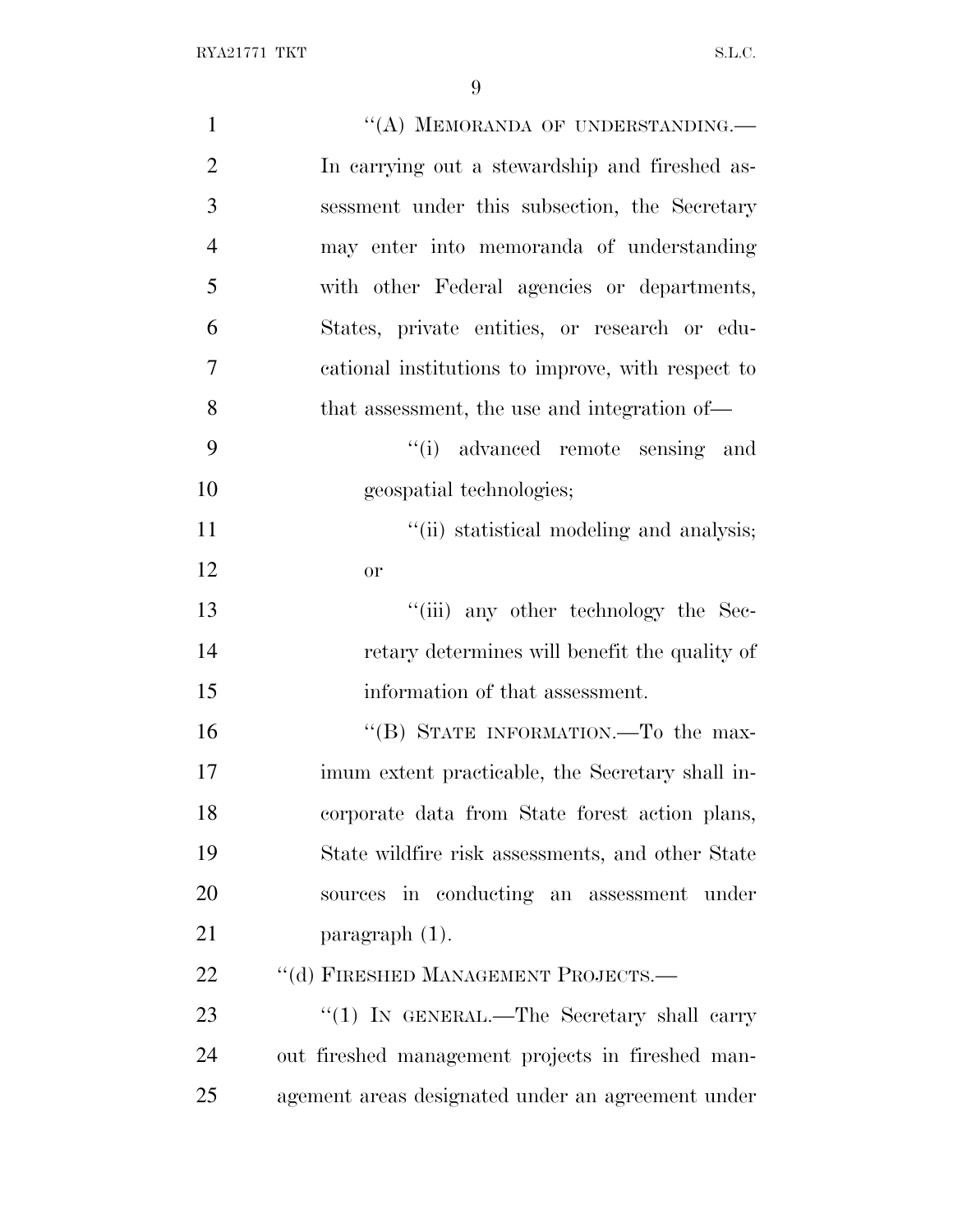| $\mathbf{1}$   | subsection $(b)(1)$ in accordance with the timeline   |
|----------------|-------------------------------------------------------|
| $\overline{2}$ | and project size limitations included in the steward- |
| 3              | ship and fireshed assessment relating to those areas  |
| $\overline{4}$ | under subsection $(e)(1)(C)$ .                        |
| 5              | $\lq (2)$ REQUIREMENTS.—A fireshed management         |
| 6              | project shall—                                        |
| 7              | $\lq\lq$ be carried out—                              |
| 8              | "(i) in accordance with paragraph $(3)$ ;             |
| 9              | "(ii) in accordance with the applicable               |
| 10             | forest plan; and                                      |
| 11             | "(iii) in a manner that maximizes the                 |
| 12             | retention of old-growth and large trees, to           |
| 13             | the extent that the trees promote stands              |
| 14             | that are resilient to wildfire; and                   |
| 15             | $\lq\lq (B)$ be—                                      |
| 16             | "(i) developed through a collaborative                |
| 17             | process;                                              |
| 18             | "(ii) proposed by a resource advisory                 |
| 19             | committee;                                            |
| 20             | "(iii) covered by a community wildfire                |
| 21             | protection plan; or                                   |
| 22             | "(iv) proposed by a resource advisory                 |
| 23             | council described in subpart 1784 of part             |
| 24             | 1700 of title 43, Code of Federal Regula-             |
| 25             | tions (or successor regulations).                     |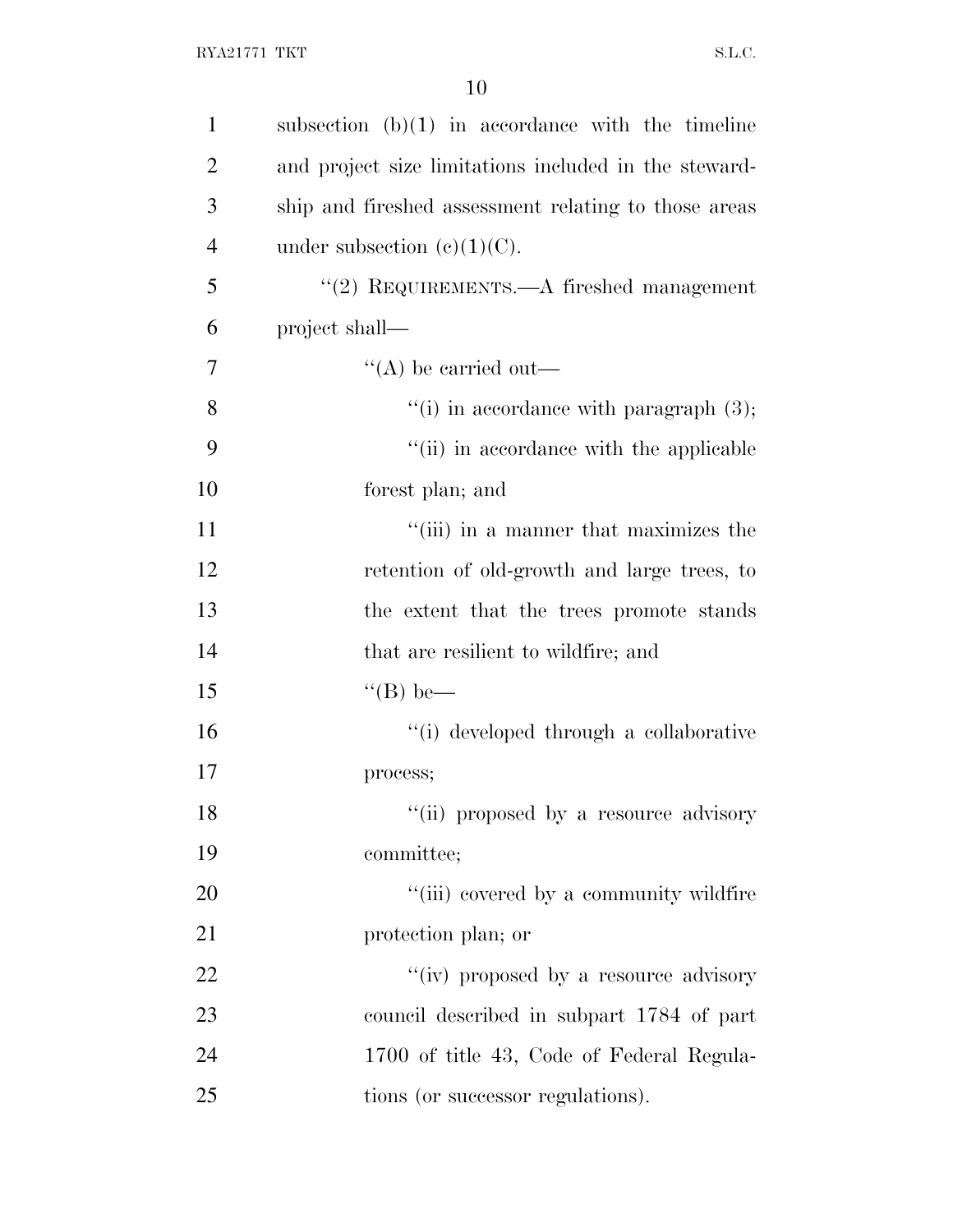| $\mathbf{1}$   | "(3) AUTHORIZED ACTIVITIES.—A fireshed             |
|----------------|----------------------------------------------------|
| $\overline{2}$ | management project shall have the primary purpose  |
| 3              | $of$ —                                             |
| $\overline{4}$ | "(A) creating fuel breaks and fire breaks;         |
| 5              | "(B) conducting hazardous fuels manage-            |
| 6              | ment;                                              |
| 7              | $\lq\lq$ conducting prescribed burns;              |
| 8              | "(D) removing dead trees or dying trees;           |
| 9              | <b>or</b>                                          |
| 10             | " $(E)$ carrying out any combination of the        |
| 11             | activities described in subparagraphs<br>(A)       |
| 12             | through $(D)$ .                                    |
| 13             | "(4) CATEGORICAL EXCLUSION FOR FIRESHED            |
| 14             | MANAGEMENT PROJECTS.—Fireshed management           |
| 15             | projects under this subsection shall be—           |
| 16             | $\lq\lq$ considered an action categorically ex-    |
| 17             | cluded from the preparation of an environ-         |
| 18             | mental assessment or an environmental impact       |
| 19             | statement under section 102 of the National        |
| 20             | Environmental Policy Act of 1969 (42 U.S.C.        |
| 21             | $(4332)$ ; and                                     |
| 22             | $\lq\lq (B)$ exempt from the special administra-   |
| 23             | tive review process under section 105.             |
| 24             | $\cdot\cdot$ (5) EXCLUSIONS.—A fireshed management |
| 25             | project may not be carried out on land—            |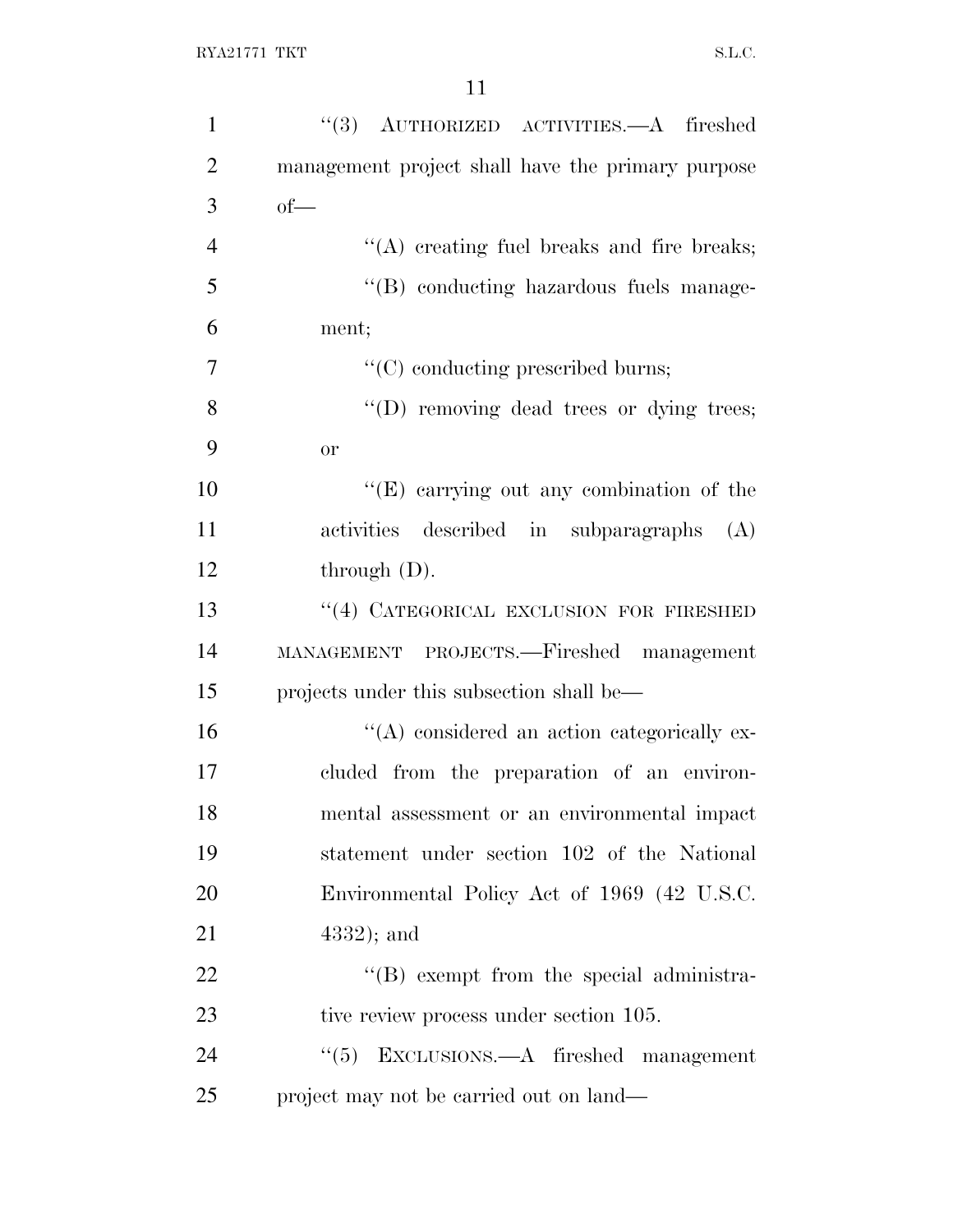| $\mathbf{1}$   | "(A) that is included in the National Wil-      |
|----------------|-------------------------------------------------|
| $\overline{2}$ | derness Preservation System;                    |
| 3              | $\lq\lq$ that is located within a national or   |
| $\overline{4}$ | State-specific inventoried roadless area estab- |
| 5              | lished by the Secretary of Agriculture through  |
| 6              | regulation, unless—                             |
| 7              | "(i) the forest management activity to          |
| 8              | be carried out under that authority is con-     |
| 9              | sistent with the forest plan applicable to      |
| 10             | the area; or                                    |
| 11             | "(ii) the activity is allowed under the         |
| 12             | applicable roadless area conservation rule      |
| 13             | governing that land, including—                 |
| 14             | "(I) the Idaho roadless area con-               |
| 15             | servation rule under subpart C of part          |
| 16             | 294 of title 36, Code of Federal Regu-          |
| 17             | lations;                                        |
| 18             | "(II) the Colorado roadless area                |
| 19             | conservation rule under subpart D of            |
| 20             | part 294 of title 36, Code of Federal           |
| 21             | Regulations; or                                 |
| 22             | "(III) any other roadless area                  |
| 23             | conservation rule developed after the           |
| 24             | date of enactment of this section by            |
|                |                                                 |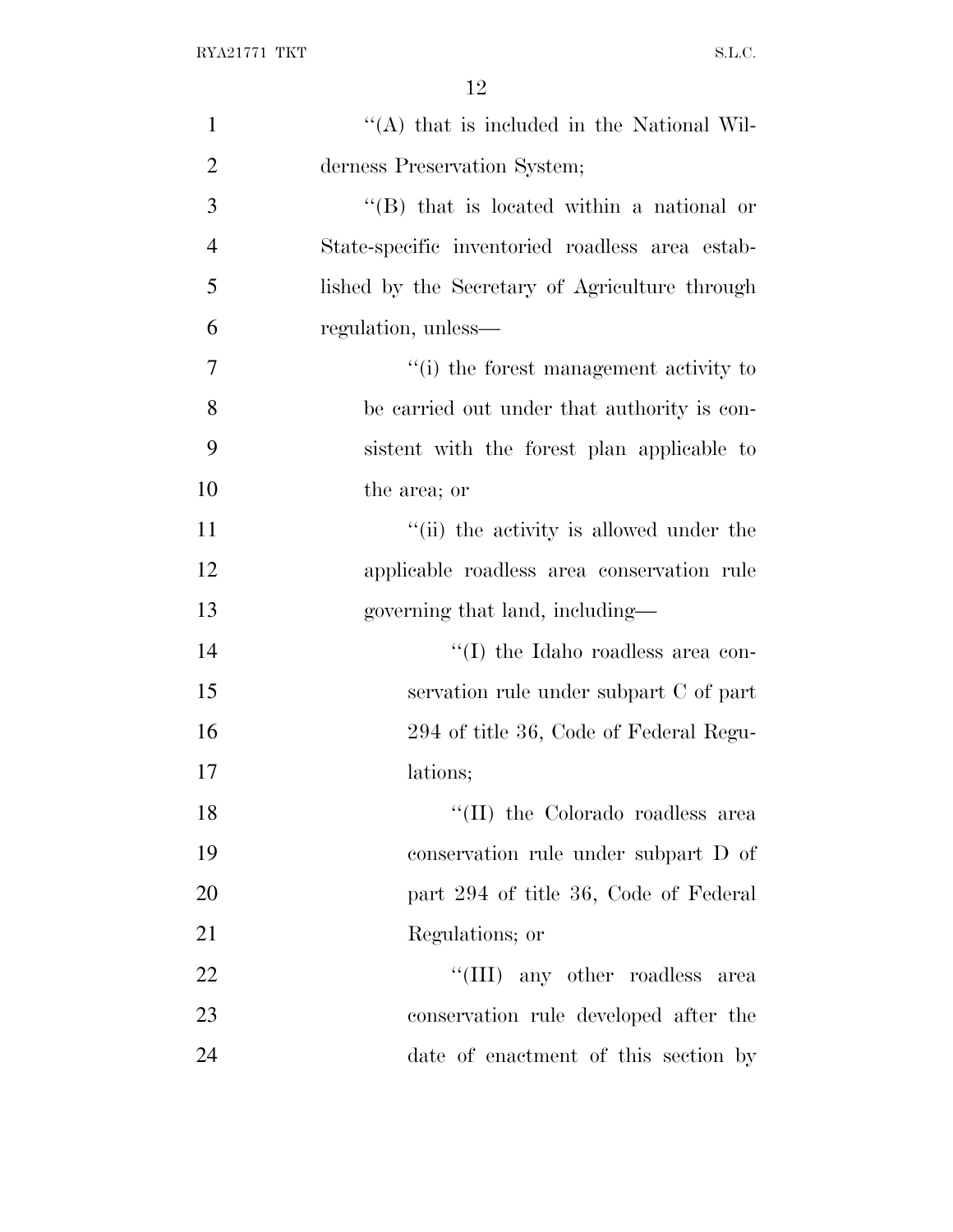$\begin{minipage}{.4\linewidth} \begin{tabular}{l} \bf{RYA21771} \end{tabular} \end{minipage} \begin{minipage}{.4\linewidth} \begin{tabular}{l} \bf{S.L.C.} \end{tabular} \end{minipage}$ 

| $\mathbf{1}$   | the Secretary with respect to a spe-                           |
|----------------|----------------------------------------------------------------|
| $\overline{2}$ | cific State; or                                                |
| 3              | $\lq\lq$ (C) on which timber harvesting for any                |
| $\overline{4}$ | purpose is prohibited by Federal statute.                      |
| 5              | "(6) EFFECT RELATING TO CERTAIN ROADLESS                       |
| 6              | AREA CONSERVATION RULES.—Nothing in this sec-                  |
| 7              | tion affects the roadless area conservation rules de-          |
| 8              | scribed in subclauses (I) and (II) of paragraph                |
| 9              | (5)(B)(ii).                                                    |
| 10             | " $(7)$ USE OF OTHER AUTHORITIES.—To the                       |
| 11             | maximum extent practicable, the Secretary shall use            |
| 12             | existing statutory and administrative authorities, in-         |
| 13             | cluding a good neighbor agreement entered into                 |
| 14             | under section 8206 of the Agricultural Act of 2014             |
| 15             | $(16 \text{ U.S.C. } 2113a)$ , to carry out each fireshed man- |
| 16             | agement project.                                               |
| 17             | "(e) JUDICIAL REVIEW.—Section 106 shall apply to               |
|                | 18 a fireshed management project conducted under this sec-     |
| 19             | tion in the same manner as that section applies to an au-      |
| 20             | thorized hazardous fuel reduction project conducted under      |
| 21             | title I, except that no restraining order, preliminary in-     |
|                | 22 junction, or injunction pending appeal shall be issued by   |
| 23             | any court of the United States with respect to any decision    |
|                | 24 to prepare or conduct a fireshed management project         |
| 25             | under this section in the wildland-urban interface.            |